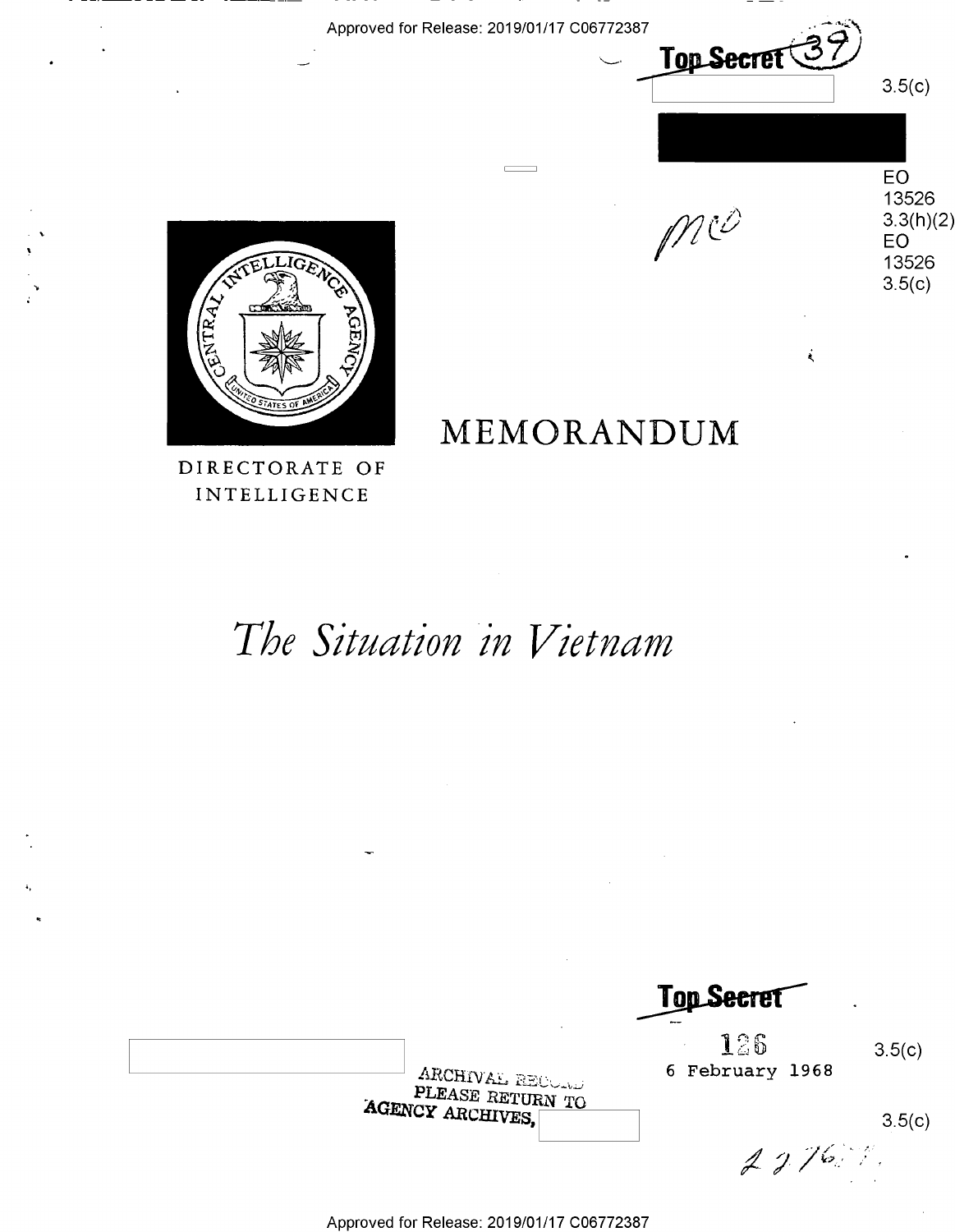TOP SECRET

3.5(c)

3.5(c)

3.5(c)

Iriformation as of 1200 Information as of 1200 6 February 1968 6 February 1968 E $3.5(c)$ 

#### **HIGHLIGHTS**  H IGHLI GHTS

New fighting has broken out against the allied New fighting has broken out against the allied \_positions at Lang Vei and Khe Sanh. Allied forces \_positions at Lang.Vei and Khe Sanh. Allied forces continue to battle small enemy pockets in Saigon and continue to battle small enemy\_pockets in Saigon and Hue. Only scattered harassment has been reported Hue. Only scattered harassment has been reported elsewhere in the country.

I. The Military Situation in South Vietnam: New fighting has broken out against the Lang Vei New fighting has broken out against the Lang Vei Special Forces camp near Khe Sanh, possibly involv-Special Forces camp near.Khe Sanh. possibly involving the use of tanks. There continue to be indica-ing the use of tanks. There continue to be indica tions that major new enemy action could occur elsetions that major new enemy action could occur else-<br>where in the South (Paras. 1-3). Allied troops are continuing to make slow but steady progress against continuing to make slow but steady.progress against \_ Communist troops in the city of Hue. Scattered at-Communist troops in the city of Hue. Scattered ate tacks were reported el~ewhere in I Corps (Paras.4-6). tacks were reported elSewhere in I Corps (Paras.4—6). Renewed fighting has occurred near Da Lat; airfields Renewed fighting has oCcurred near Da Lat; airfields in some other key provincial capitals have received in some other key provincial capitals have received. In bome benef  $nc_f$  provincial dapicals have received in the mortar fire (Paras. 7-8). Sharp fighting has been reported in the Cholon area of Saigon. There are reported in the Cholon area of Saigon. There are indications that fresh·enemy troops have entered indications that fresh enemy troops have entered Saigon (Paras. 9-11). The enemy drive in the delta Saigon (Paras. 9—ll). The enemy drive-in the delta is losing momentum, but harassment continues in and is losing momentum, but harassment continues in and around several key towns (Paras. 12-13). Evidence around several key towns (Paras. 12—13). Evidence ' is beginning to accumulate of the effect of the enemy is beginning to\_accumulate of the effect of the enemy offensive on paciiication ~ctivities (Paras. 14-18). offensive on pacification activities (Paras. 14-18). Civilian casualties have been heavy and.new refugee Civilian casualties haVe been heavy and\_new refugee problems are extensive (Paras. 19-21). where in the South (Paras. l—3). Allied tr00ps are

II. Political Developments in South Vietnam: II. Political Developments in South Vietnam: The police have taken Phan Khac Suu into protective The police have taken Phan Khac Suu into\_protectiVe Inc poirce have caken fhan knas bad inco processive<br>custody because of an alleged Liberation Front attempt to kidnap him (Paras. 1-2). Senator Ngai has tempt to kidnap him (Paras. l-2). Senator Ngai has changed his view that the Communists won a psychologi-changed his view thatthe Communists won <sup>a</sup> psychologi cal victory, but still intends to call for an Upper cal victory, but still intends to call for an Upper House investigation of several senior military of-House investigation of several senior military of nouse investigation of several sonics military of  $\frac{1}{2}$ .

 $\frac{1}{2}$ 

3.5(c) TOP-SECRET 3.5(c)  $\text{TOP-SECRET}$  3.5(c)

Approved for Release: 2019/01/17 C06772387 Approved for Release: 2019/01/17 006772387

Inn-—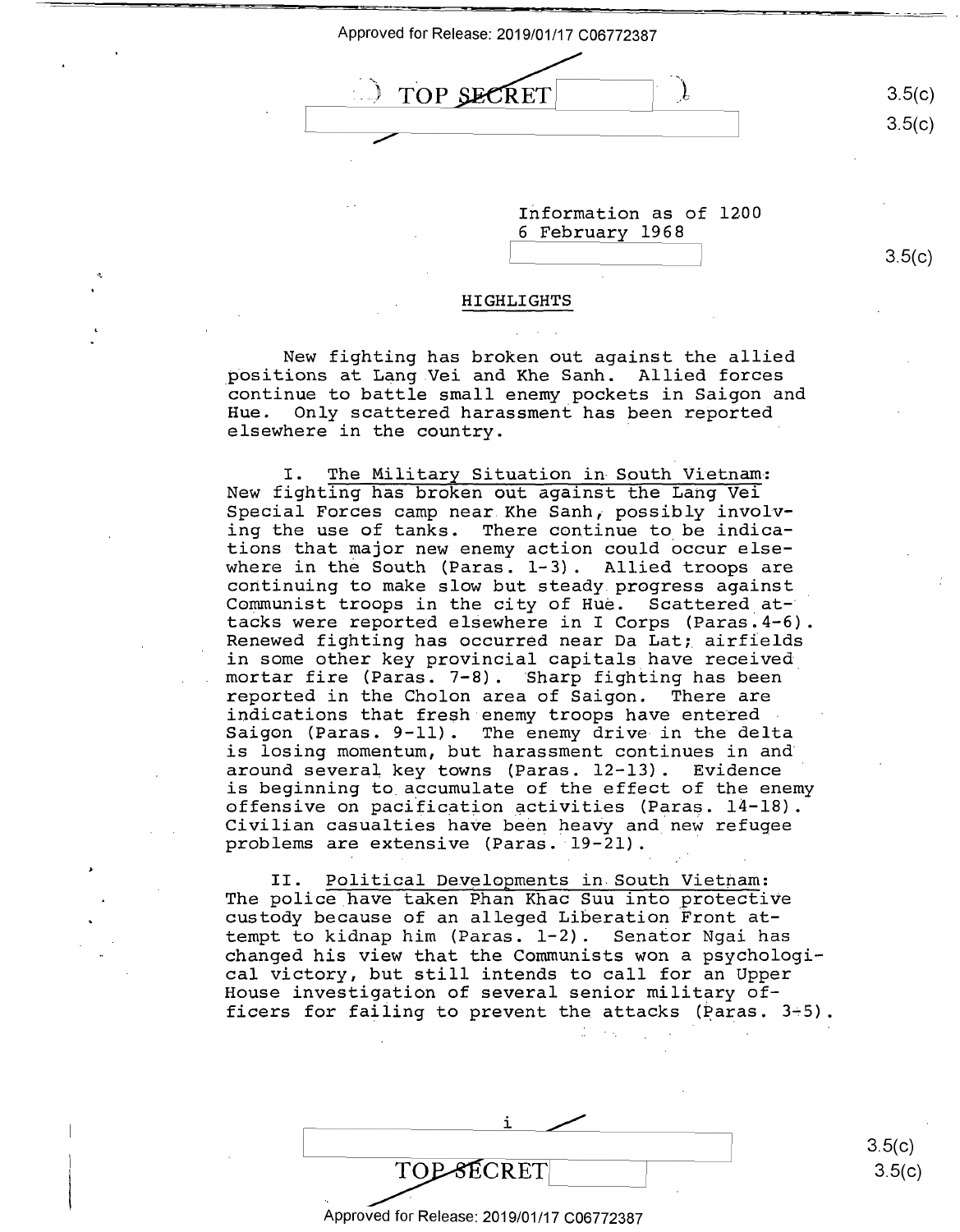

69526 2-68 CIA 69526 2-68 CIA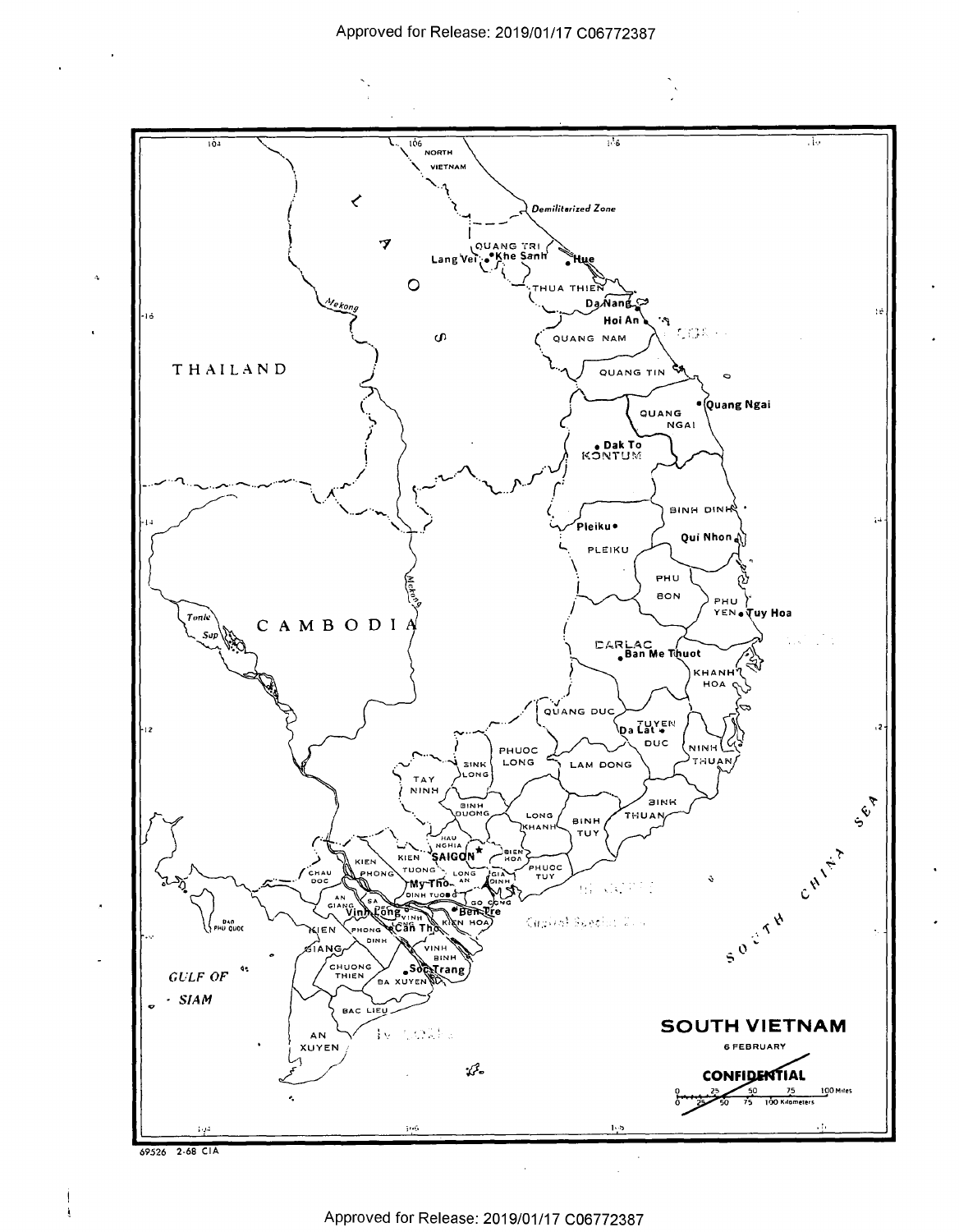TOP SECRET

## I. THE MILITARY SITUATION IN SOUTH VIETNAM I. THE MILITARY SITUATION IN SOUTH VIETNAM

1. New fighting has broken out in western Quang Tri . 1. New fighting has broken out in western Quang Tri Province in the vicinity of the Lang Vei Special Forces Province in the vicinity of the Lang Vei Special Forces camp, five miles from Khe Sanh. MACV reports that a heavy camp, five miles from Khe Sanh. MACV reports that <sup>a</sup> heavy ground assault against the camp began in the pre-dawn hours ground assault against the camp began in the pre—dawn hours of 7 February (South Vietnam time). Preliminary reports cf <sup>7</sup> February (Scuth Vietnam\_time). Preliminary reports indicate that seven tanks or tank-like vehicles were used. indicate that seven tanks Or tank—like vehicles were used. One\_vehic.le was reported destroyed. Khe Sanh has also One\_vehicle was repdrted destroyed. Khe Sanh has also come under a brief mortar barrage, according to press re-come under <sup>a</sup> brief mortar barrage, according to press re ports. ports.

2. There have been intermittent reports during the past several years that tanks .were present in the Laos pan-past several years-that tanks were present in the Laos panhandle adjacent to the Lang Vei/Khe Sanh area. In the handle adjacent to the Lang Vei/Khe Sanh area. In the past two weeks, US aerial observers reported "tank-like" past two weeks, US aerial observers reported "tank-like" vehicles moving on Route 9, which crosses the panhandle vehicles moving on Route 9,which crosses the panhandle from South Vietnam. The Laotian encampment at Ban Houei from South Vietnam. The Laotian encampment at Ban Houei rrom South Vietnam. The Laotian encampment at Ban Houei<br>Sane on Route 9 reported when it was overrun in the latter part of January that the enemy used tanks in its attack. ter part of January that the enemy used tanks in its attack.

3. Allied forces continued on 6 February to battle small enemy concentrations in both Saigon and Hue. In small enemy concentrations in both Saigon and Hue. In addition, two towns in I Corps came under Communist at-addition, two towns in I Corps came under Communist attack. Elsewhere, only scattered harassment occurred, tack. 'Elsewhere, only scattered harassment occurred, particularly in the delta. There continue to be indica-particularly in the delta. There continue to be indica particularly in the derival indic contrins to be indicated that major new attacks may be launched in several key areas of South Vietnam where large enemy forces are key areas of South Vietnam where lar-e enemy forces are maneuvering near major towns.  $\begin{bmatrix} 3.3(h)(2) \\ -1.3(h)(2) \end{bmatrix}$ 

3.5(c) 3.5(c)

3.5(c)  $3.5(c)$ 

### I Corps I Corps

'•

4. US and South Vietnamese forces continued a 4. US and South Vietnamese forces continued a block by block sweep of Hue, reporting slow but steady progress. South Vietnamese troops now control the major progress. South Vietnamese troops now control the major portion of the "imperial city," or citadel area, north portion of the "imperial city," or citadel area, north portion of the Theperial City, or Citadel area, horth<br>of the river, with the Communists still resisting around the old palace grounds. US Marines have regained con-the old palace grounds. US Marines haVe regained control of some-40 percent of the city on the southern bank. trol cf some-40 percent of the city on the southern bank.

> 6 February 1968 6 February 1968  $I-1$  $\fbox{TOP-SECRET}$ Approved for Release: 2019/01/17 C06772387  $\text{TOP}\text{-}\text{SECTION}\text{-}\text{OPT}$  3.5(c)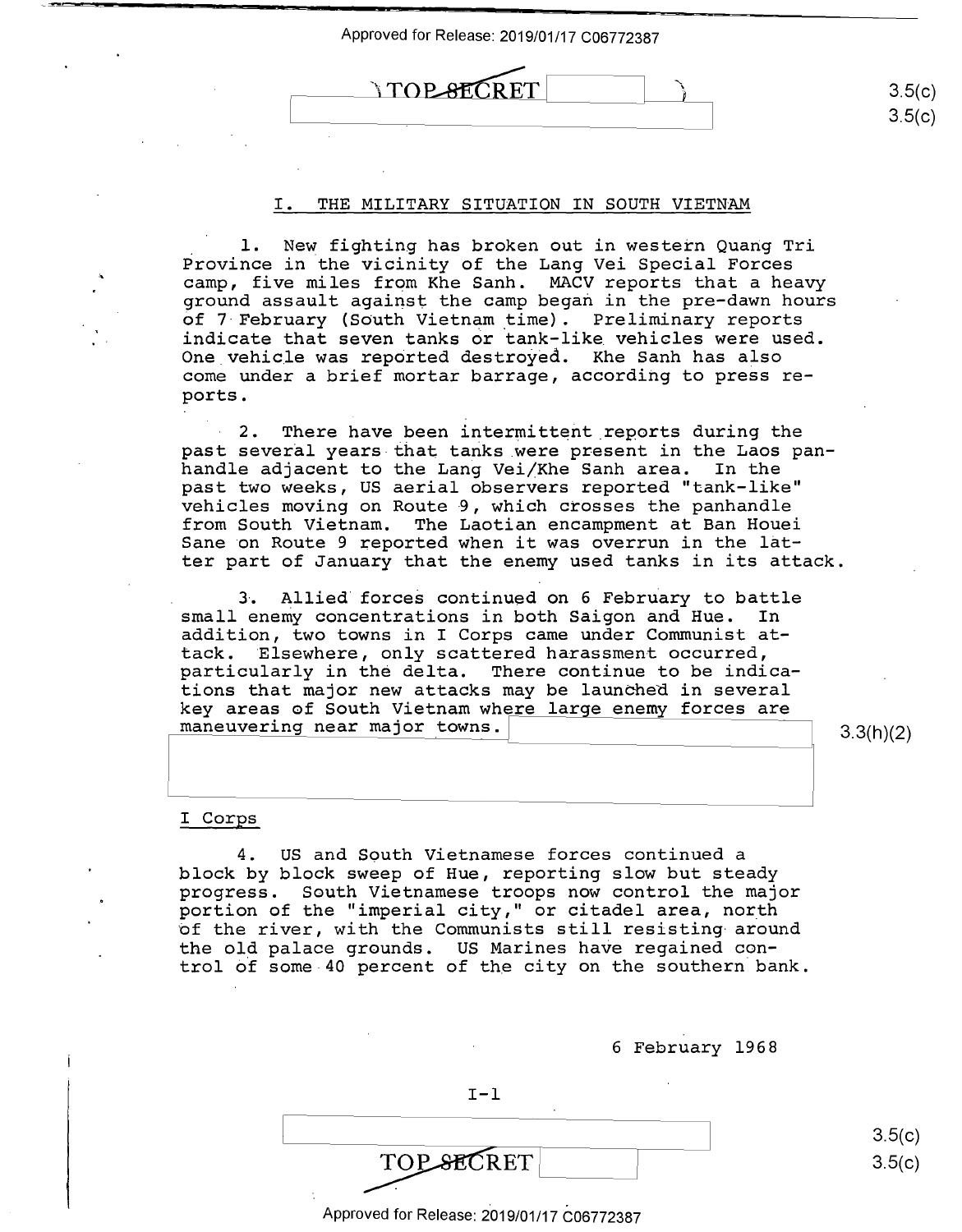)



5. Elsewhere in I Corps, an estimated three Viet 5. Elsewhere in I Corps, an\_estimated three Viet Cong companies attacked the city of Hoi An on 6 Feb-Cong companies attacked the city of.Hoi An on 6 Feb- comp companies accacked the city of not an on o repedding, experiency modeling belief reservative from practice and suffering heavy losses. Quang Nortan derinders and suffering neavy rosses. Quang<br>Ngai city was also hit by a mortar and ground assault shortly after midnight. The Revolutionary Develop-shortly after midnight. The Revolutionary Develop ment headquarters and a power plant were the apparent ment headquarters and <sup>a</sup> power plant were the-apparent. targets. Two refugee camps in Quang Nam and Quang 'targets. Two refugee camps in Quang Nam and Quang Tin Province were also attacked, with nearly 100 Tin.Province were also-attacked, with nearly 100 houses destroyed. Fifty-two Communists were killed houses destroyed. Fifty-two Communists were killed in these assaults. in these assaults.

6. Scattered fighting continues to be reported 6. Scattered fighting continues to be reported by allied forces operating south of Da Nang, where a major concentration of-enemy forces involving the <sup>a</sup> major concentration of enemy forces involving the entire 2nd North Vietnamese Division and other regi-entire 2nd North Vietnamese Division and other regi mental formations continues to pose a threat. A mental formations continues to pose <sup>a</sup> threat.. A heavy clash, involving South Vietnamese troops, occurred on 6 February about six miles south of Da occurred on 6 February about six miles south of-Da Nang. Nang.

## II. Corps II\_Corps.

I \,

7. Renewed fighting was reported near Da Lat 7. Renewed fighting was reported near Da Lat on 6 February. The enemy force, the 186th Main on 6 February. The enemy force, the-186th Main Force Battalion, previously was reported in this Force-Battalion, previously was reported in this area. The attackers reportedly used tear gas in area.' The attackers reportedly used tear gas in an assault on the town. Airstrips at the highlands an assault on the town. Airstrips at the highlands provincial capital of Ban Me Thuot and at Tuy Hoa provincial capital of Ban Me Thuot and at Tuy Hoa on the coast also received limited mortar bombard-on the coast also received limited mortar bombard ment. Most other provincial towns in the corps ment. Most other provincial towns in the corps were reported quiet, but several were tense and were reperted quiet, but several Were tense and expecting new attacks.

8. Substantial units subordinate to the B-3 8. Substantial units-subordinate to the B-3 Front in the highlands, including almost the entire Front in the highlands, including almost the entire North Vietnamese Army 1st Division, .. have not been North Vietnamese Army lst Division, have not been involved in the action to date. Elements of the involved in the action to date. Elements of the North Vietnamese 3rd and 5th divisions are also North Vietnamese 3rd and 5th divisions are also apparently being held in reserve near the coastal apparently being held in reserve near the coastal areas. There has been some recent maneuvering of areas. There has been some recent maneuvering of B-3 Front elements near the Dak To strongpoint in B-3 Front elements near the Dak To strongpoint in the highlands. the highlands.

6 February 1968 6 February 1968

 $3.5(c)$ 3.5(c)

 $I-2$ 

Approved for Release: 2019/01/17 C06772387 Approved for Release: 2019/01/17 006772387

TOPSECRET

 $3.5(c)$  $3.5(c)$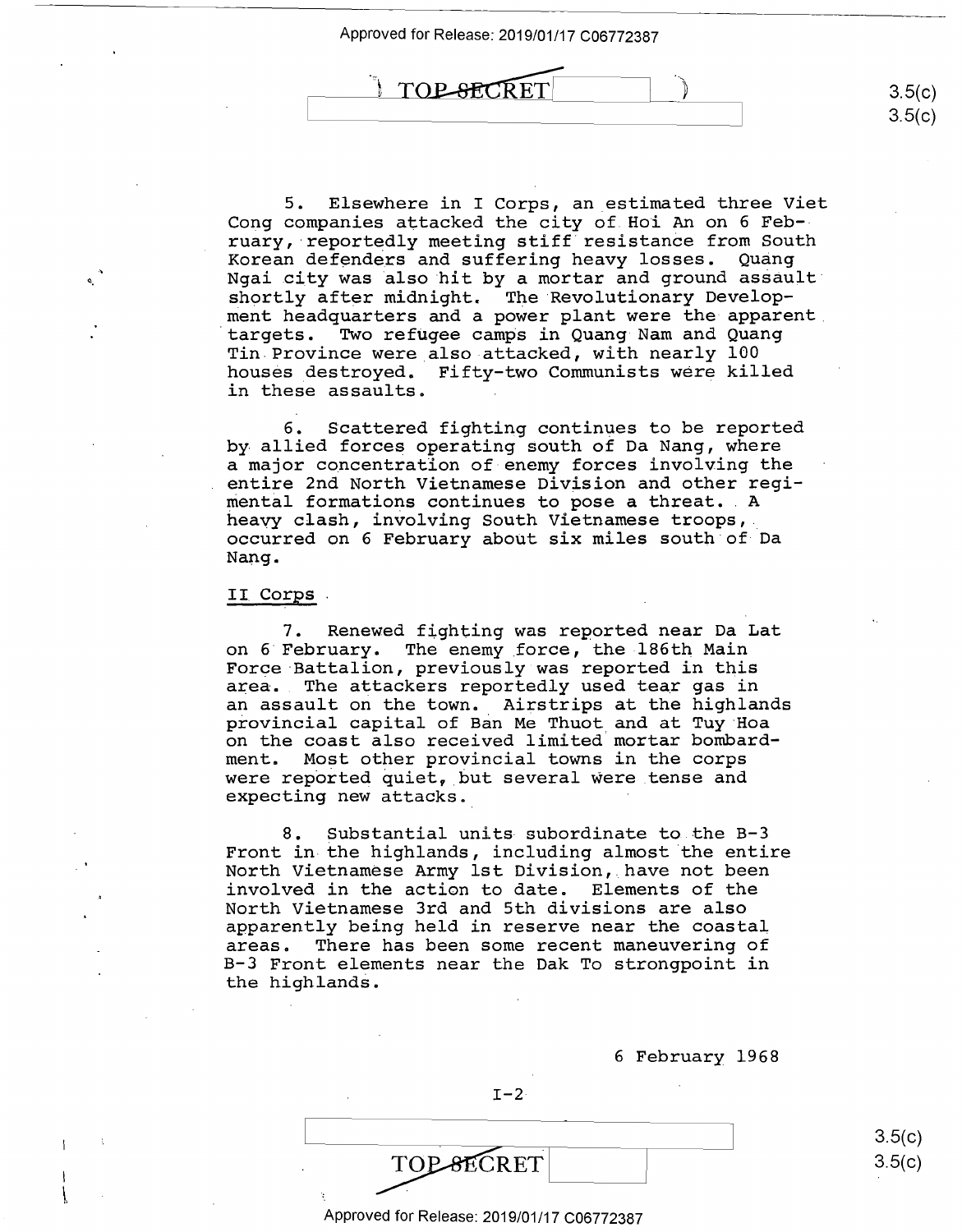

# III **Corps.**  III Corps.

9. Sharp fighting was reported on 6 February in the 9. Sharp fighting was reported on 6 February in the Saigon area, primarily in the Chinese quarter of Cholon where enemy remnants have been holding out for several where enemy remnants have been holding out for several days. Two police substations in outlying precincts were days. Two police substations in outlying precincts were seized late on 5 February, and a third has come under seized late on 5 February, and <sup>a</sup> third-has come under berica race on 5 restaary, and a chira mas come and red red heavy enemy fire. Only scattered fighting has been reported elsewhere in the capital city, although two Communist companies raided the main gate of nearby Tan Son munist companies raided the main gate ofnearby Tan Son Nhut Air Base early on 6 February just as civilian workers Nhut Air Base early on 6 February just as civilian workers were returning to their jobs. were returning to their jobs.

10. There has been some evidence that the Commu-10. There has been some evidence that the Commu nists have thrown fresh troops into the Saigon area. nists have thrown fresh troops into the Saigon area. Some 500 Viet Cong wearing traditional peasant garb were Some 500 Viet Cong wearing traditional peasant garb were\_ reported seen in Cholon this morning. An 18-battalion reported seen in Cholon this morning. An lB—battalion South Vietnamese task force is conducting a house-to-South Vietnamese task force is conducting <sup>a</sup> house-to-. bouth victhanced then force is conducting a house to ducting search-and-destroy operations in areas surround-ducting search—and—destroy operations in areas surround~ ing the city in an effort to prevent additional infiltra-ing the city in an effort to prevent additional infiltration. tion.

11. Reinforcing troops in the capital area may in-11. Reinforcing troops in the capital area may in~ de elements of the Viet Cong 9th Division although 3.3(h)(2) identification of the 9th Divi-· identification skirts of the cityoi 'iie iii Divi—|<br>| identification of the still bivi=<br>| identification of the city appears erroneous. The headquarters has been subsequently identi-erroneous. The headquarters has been subsequently identi—. fied in its normal operating area in Binh Long Province fied in its normal operating area in Binh LOng Province near the Cambodian border. Elements of the Viet Cong near the Cambodian border. Elements of the Viet Cong h Division have been identified in Bien Hoa Provin'ce, b Division have been identified in Bien Hoa Province, over the weekend over the weekend 33(h)(2) suggested plans to mortar Bien Hoa Airfield. Units of 3.3(h)(2) the North Vietnamese 7th Division may have moved into Binh the North Vietnamese\_7th Division may have moved into Binh Duong Province from positions farther north. Duong Province from positions farther north.

## IV Corps IV Corps

12. There have been no new major assaults on provin-12. There have been no new major assaults on provincial towns in the delta, but fighting was reported in, cial towns in the delta, but fighting was reported in, or on the outskirts of, several capitals early on 6 Feb-or on the outskirts of, several capitals early on 6'Feb ruary. The heaviest assault was at Can Tho city, where ruary. The heaviest assault was at Can Tho city. where 40-50 Viet Cong reportedly barricaded themselves in the 40-50 Viet Cong reportedly barricaded themselves in the<br>university. university. '

6 Feburary 1968 6 Feburary 1968

3.5(c) 3.5(c)

 $I-3$ 

Approved for Release: 2019/01/17 C06772387 Approved for Release: 2019/01/17 C-06772387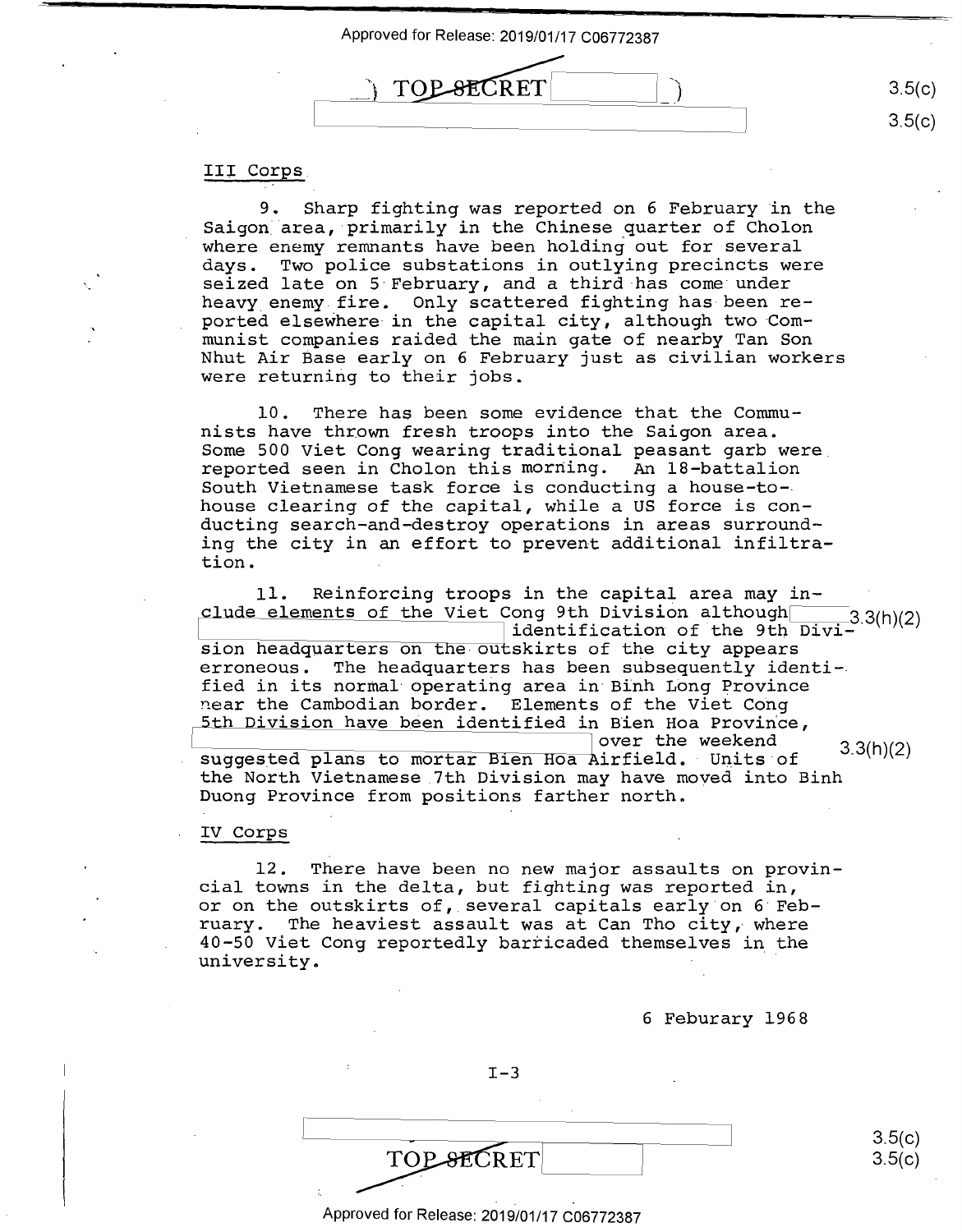TOP SECRET

13. Late on 5 February or early on 6 February, .13. Late on 5 February or early on 6 February, light mortar attacks or ground probes were reported at several locatibns, including Virih Long, Ben Tre, at several locatiOns, including Vinh Long, Ben-Tre, and Soc Trang. In general, however, the Communist offensive appears to be losing momentum in the offensive appears to be losing momentum in the delta. At the same time, the population remains delta. At the same time, the population remains tense, some food-shortages are reported, and re-tense, some food shortages are reported,.and re newed attacks are feared in many areas. newed attacks are feared in many areas.

## Impact of the Communist Offensive on Pacification Impact of the Communist Offensive on Pacification

14. One objective of the·recent enemy campaign 14. One objective of the recent enemy campaign may have been to assert or reassert control over may have been to assert or reassert control over large segments of the rural population, using guer-large segments of the rural population, using guer rilla and district units, while allied forces were rilla and district units, while allied forces were diverted to protect the urban areas. One major diverted to protect the.urban areas. One major element of the government's pacification effort, the element of the government's pacification effort, the Revolutionary Development (RD) teams, appears to Revolutionary DevelOpment (RD) teams, appears to have been bypassed by the Communists. Preliminary have been bypassed by the Communists. Preliminary reports from US officials indicate that there has reports from US officials indicate that there has been no large toll among the teams, which number been no large toll among the teams, which number over 42,000 persons, even though all are not yet over 42,000 persons, even though all are not yet accounted. for. The low team casualties thus far accounted for. The low team casualties thus far reported-may be due to the fact that in many prov-reported may be due to the fact that in many prov inces, about 50 percent of the teams' members were inces, about 50 percent of the teamsf members were on Tet holiday leave. on Tet holiday leave.

15. Reports indicate that hamlet development 15. Reports indicate that hamlet development in a large number of provinces has been set back in <sup>a</sup> large number of provinces has been set back considerably. Since military forces supporting considerably. Since military forces supporting them were withdrawn to defend towns, many teams them were withdrawn to defend towns, many teams have been unable to stay in their hamlets, and others have been unable to stay in their hamlets, and others have been pulled in to guard installations in towns have been pulled in to guard installations in towns or to assist in rooting out Communist remnants. or to assist.in rooting out Communist remnants. This has occurred in Da Nang and Saigon, and in This has occurred in Da Nang and Saigon, and in Quang Nam, Quang Ngai, and Binh Dinh provinces, Quang Nam, Quang Ngai, and Binh Dinh provinces, where teams are helping with refugees or have been where teams are helping with refugees or have been assisting in district towns. assisting in district towns.

|                                            | 6 February 1968 |
|--------------------------------------------|-----------------|
| $T - 4$                                    |                 |
|                                            |                 |
| TOP SECRET                                 |                 |
| Approved for Release: 2019/01/17 C06772387 |                 |

 $3.5(c)$  $3.5(c)$ 

3.5(c) 3.5(0) 3.5(c) 3.5(0)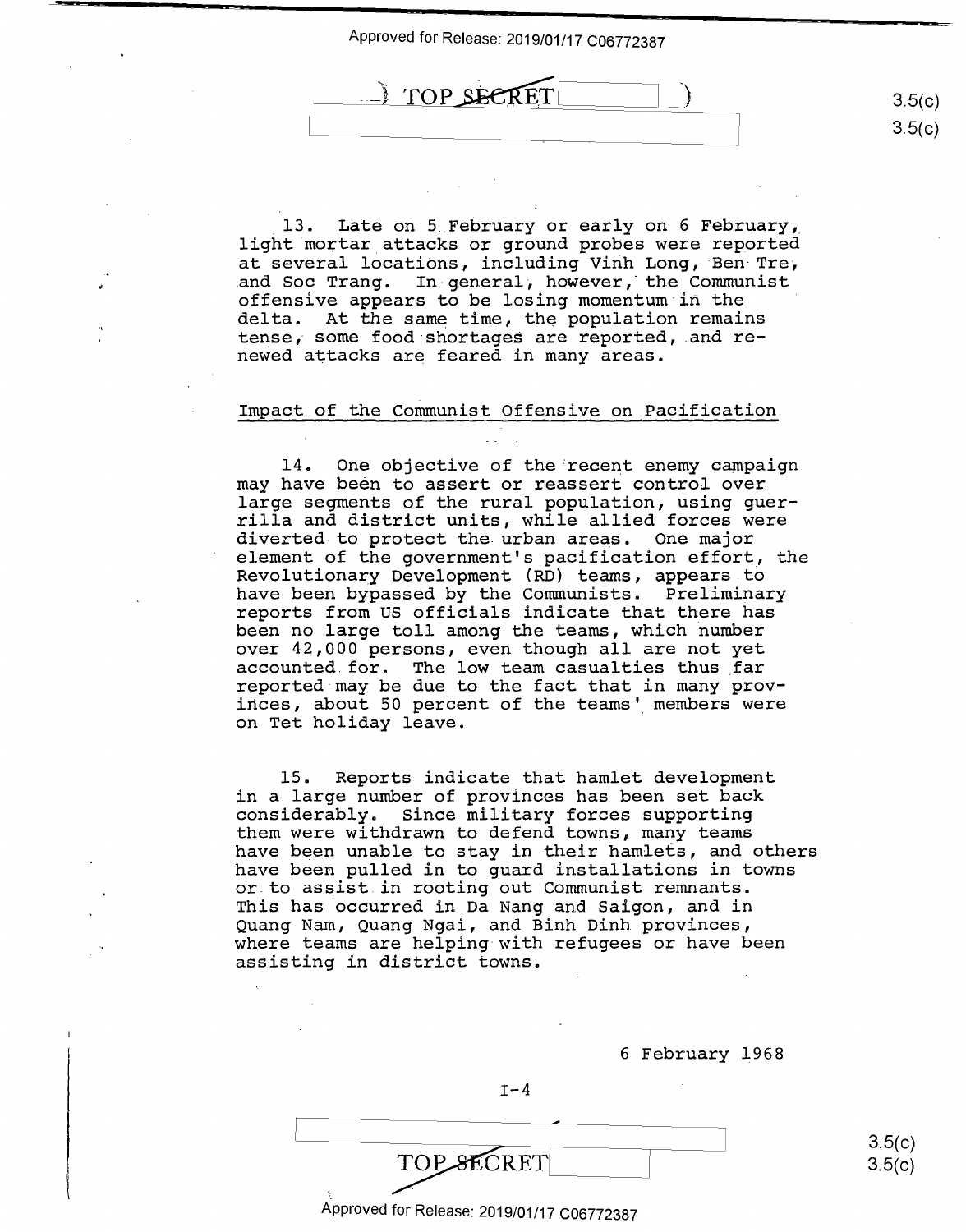TOP SECRE

16. In Binh Dinh Province, 20 Revolutionary Devel-16. In Binh Dinh Province, 20 Revolutionary Devel opment teams have been removed, at least temporarily, opment teams have been removed, at least temporarily, from their hamlets due to the withdrawal of support-from their hamlets due to the withdrawal of support ing government troops. About eight additional teams ing government troops. About eight additional teams are in Qui Nhon city on temporary security duty. Viet-are in Qui.Nhon city on temporary security duty.' Viet namese.officials in Binh Dinh believe the teams should namese officials in Binh Dinh believe the teams should be able to return to their hamlets around 10 February, be able to return to-their hamlets around 10-February, if the security situation remains at its present level. if the security situation remains at its present level. Many of the new refugees iri Qui Nhon are from hamlets Many ofthe new refugees in Qui Nhon are from hamlets

 $3.5(c)$  $3.5(c)$ 

17. US officials in Binh Dinh Province believe 17. US-officials in Binh Dinh Province believe that it will take at least 18 months to reach the same that it will take at least 18 months to reach the same stage of hamlet development that existed six months stage of hamlet development that existed six months ago, when provincial security began to decline. Ad-ago, when-provincial security began to decline. Ad visory personnel believe that the province's 1968 visory personnel believe that the.province's 1968 pacification plan may have to be.set aside and re-pacification plan may have to be set aside and-re sources directed towards areas previously developed sources directed towards areas previously developed during 1966 and 1967. This is a serious setback, during 1966 and 1967. This is <sup>a</sup> Serious setback, since Binh Dinh was one of the showplaces for the since Binh Dinh was one of the showplaces for the pacification program. pacification program.

Many of the new refugees in Qui Nhon are from hamiets<br>which have been overrun, and it may be difficult to

persuade these people to return. persuade these people to return. '

18. The situation in Binh Dinh, while reflected in other provinces such as Ninh Thuan, Quang Ngai, Quang in other provinces such as Ninh Thuan, Quang Ngai, Quang Nam, Quang Tri, Binh Thuan, Darlac, and Kontum, is Nam, Quang Tri, Binh Thuan, Darlac, and Kontum, is not characteristic-of all provinces. In Tuyen Due Prov-not characteristic of all provinces. In Tuyen-Duc Prov—. ince,· where the capital city of Da Lat has been upder ince, where the capital city of Da Lat has been under moo, where the capital tre, or for the seem dider<br>unrelenting enemy pressure, all 14 Vietnamese and montagnard development teams have been relatively un-montagnard development teams have been relatively un— molested and remain in their hamlets.

## Refugees and Civilian Casualties Refugees and Civilian Casualties

19. In most of the urban areas, US officials have 19.' In most of the urban areas, US officials have reported that the Communist attacks and, even more so, reported that the Communist attacks and, even more so, allied counterattacks have inflicted relatively heavy allied counterattacks\_have inflicted relatively heavy\_ civilian casualties and rendered thousands homeless. · civilian casualties and rendered thousands homeless. To handle the estimated 20,000 homeless in Saigon alone, To handle the estimated 20,000 homeless in Saigon alone, 34 refugee centers have been set up and stocked with 34 refugee centers have been set up-and stocked with foodstuffs and bedding. Present estimates of civilian foodstuffs and bedding. Present estimates of civilian casualties in Saigon stand at about 200 dead and 2,400 casualties in Saigon stand at-about 200 dead and 2,400 injured. The number of refugees in-Bien Hoa **city,**  injured. The number of refugees in-Bien Hoa city, near Saigon, has declined, however, from around 11,000 near Saigon, has declined, h0wever, from around 11,000 to about 1,000. Most of the people returned to their to about 1,000. Most of the people returned to their homes in the outskirts of the city. homes in the outskirts of the city. '

6 February 1968 6 February 1968

3.5(c)<br>3.5(c)

3.5(c)

TOP SECRET Approved for Release: 2019/01/17 C06772387 Approved for Release: 2019/01/17 006772387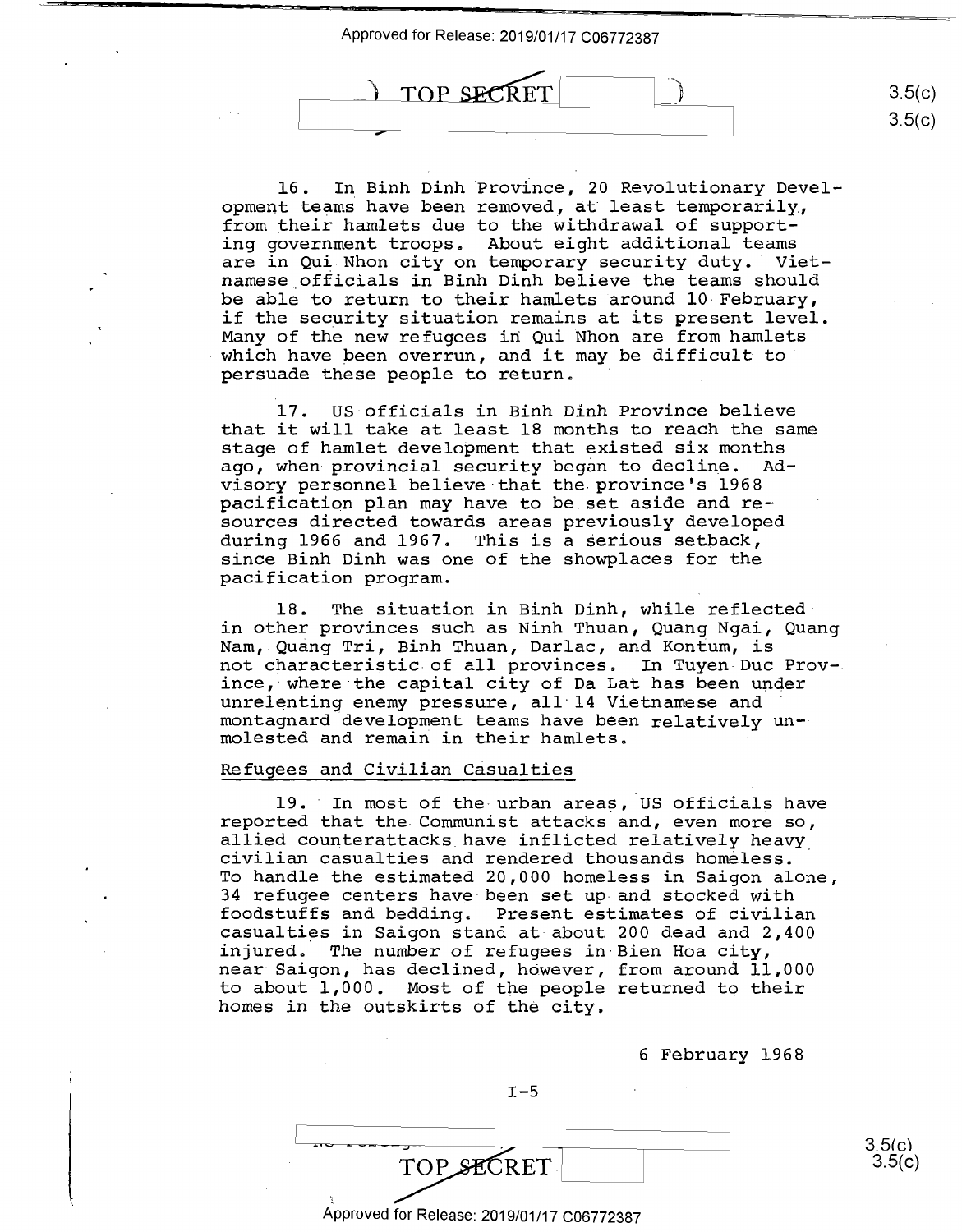

3.5(c) 3.5(c)

20. In IV Corps, where several large pro-20. In IV Corps, where several large pro vincial capitals suffered extensive destruction, vincial capitals suffered extensive destruction, an estimated 80,000 to 120,000 people are home-an estimated 80,000 to 120,000 people are home an estimated 60,000 to 120,000 portion<br>less. US officials feel that civilian casualties may exceed the present estimate of 1,250 dead and may exceed the presen<sup>t</sup> estimate of 1,250 dead and 3,000 injured. 3,000 injured.

21. Squth Vietnam programs for the care and 21.\_ South Vietnam programs for the care and handling of refugees, social welfare, health, and handling of refugees, social welfare, health, and psychological warfare have long been weak. Inten-psychological warfare have long been weak. Inten sive US efforts are under way to assist the Saigon sive-US efforts are under way to assist the Saigon government in these areas. governmen<sup>t</sup> in these areas.

6 February 1968  $I-6$ TOP SECRET 3.5(c)

3.5(c) 3.5(c)

Approved for Release: 2019/01/17 C06772387 Approved for Release: 2019/01/17 006772387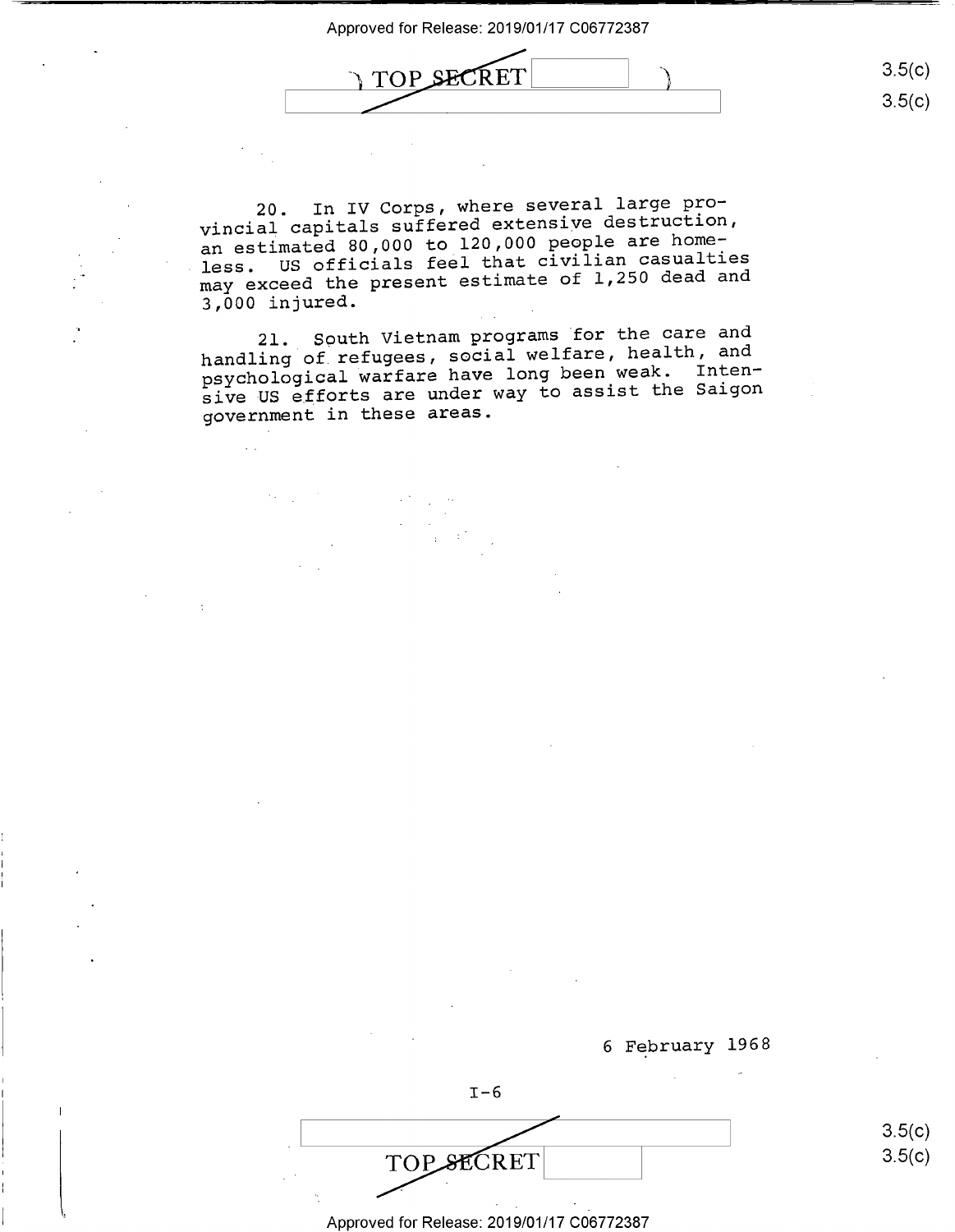



3.5(c)  $3.5(c)$ 

# II. POLITICAL DEVELOPMENTS IN SOUTH VIETNAM II. POLITICAL DEVELOPMENTS IN SOUTH VIETNAM

)

1. The police in Saigon have taken Phan Khac l. The police in Saigon have taken Phan Khac Suu into protective custody, reportedly with his Suu into protective custody, reportedly with his consent. Police Director Loan told an American consent. Police Director Loan told an American observer on 6 February that Suu had accepted police observer on 6 February that Suu had accepted police<br>protection after it was pointed out to him that he was a likely target for Viet Cong "exploitation was <sup>a</sup> likely target for Viet Cong "exploitation attempts." Reportedly, Suu is free to go whenever attempts." Reportedly, Suu is free to go whenever he desires. According to Loan, two Viet Cong he desires. According to Loan, two Viet Cong cadres captured in Saigon claimed that the National cadres captured in Saigon claimed that the National Liberation Front had plans to kidnap Suu. The Liberation Front had plans to kidnap Suu. The Front was going to use him to attract South Viet-Front was going to use him to attract South Viet------- was geing to about the accrube beam view Vietnamese peace conditions. Vietnamese peace conditions. '

2. There does not appear to be anything 2. There does not appear to be anything sinister about the police action. Suu is an outspoken oppositionist who has recently been at-spoken oppositionist who has recently been at tempting to form an opposition party, but his tempting to form an Opposition party, but his position on negotiations fully supports the gov-position On negotiations fully supports the gov ernment's policy. He has rejected the possibility ernment's policy. .He has rejected the possibility of holding talks with the Liberation Front, con-of holding talks with the Liberation Front, con- . tending that only North Vietnam can represent the tending that only North Vietnam can represent the Communists in negotiations. On 4 February he Communists in negotiations. On 4 February he stated that the Communists "have·broken all hope stated that the COmmunists "have broken all hope for peace" by launching their offensive. If the for peace" by launching their offensive. If the Communists did intend to kidnap him, it would ap-Communists did intend to kidnap him, it would ap pear that they misjudged his attitude toward them. pear that they misjudged his attitude toward them.

## Senator Ngai on the Lack of Government Preparedness Senator Ngai on the Lack of Government Preparedness

3. Senator Nguyen Van Ngai appears to have . 3. Senator Nguyen Van Ngai appears to have changed his initial view that the Viet Cong scored changed his initial view that the Viet Cong scored a psychological victory in their Tet offensive and <sup>a</sup> psychological victory in their Tet offensive and that the people would not rally to the government that the people would not rally to the government cause. He still blames the military leadership cause.\_ He still blames the military leadership for its lack of preparedness, however, and intends for its lack of preparedness, however, and intends to propose that the Upper House bring several offi-to prOpose that the Upper House bring several offi cers up for investigation. cers up for investigation.

6 February 1968 6 February 1968

II-1 II-l

TOP SECRET

Approved for Release: 2019/01/17 C06772387 Approved for Release: 2019/01/17 006772387

3.5(c) 3.5(c)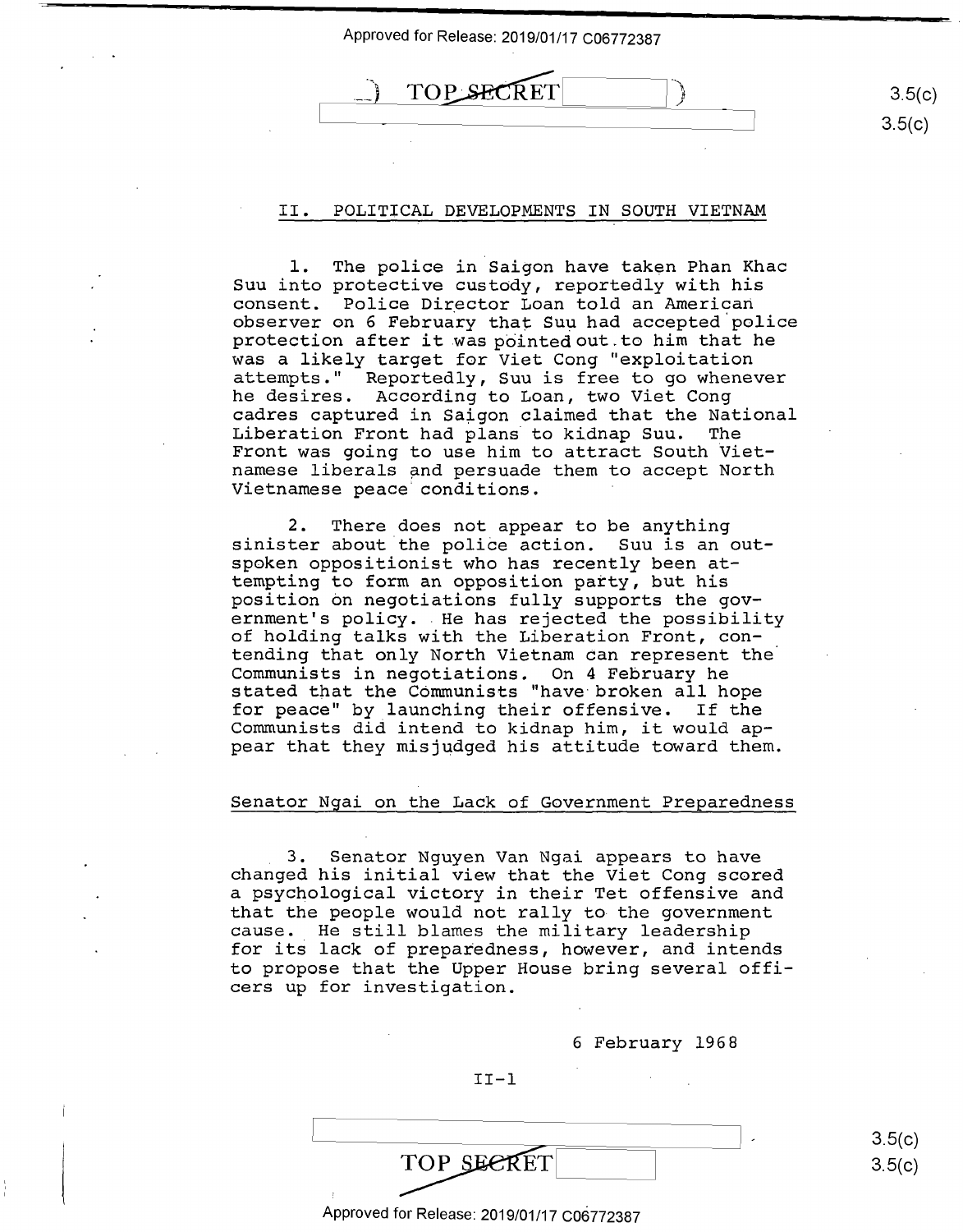

4. On 4 February Ngai<br>believes the Communists have been psy-<br>3.3(h)(2) chologically as well as militarily defeated and that chologically as well as militarily defeated and that the offensive will not undermine the people's confi-the offensive will not undermine the peOple's confi dence in the government. Although the people are dence in the government. Although the people are criticizing certain government officials and a good criticizing certain government officials and <sup>a</sup> good portion of the military leadership, they are, portion of the military leadership, they are, according to Ngai, proud qf the rank-and-file of the according to Ngai, proud of the rank—and-file of the armed forces and highly incensed at the Viet Cong. armed forces and highly incensed atthe Viet Cong. He further believes that the offensive will bring He further believes that the offensive will bring an increased willingness by many nationalist ele-an increased willingness by many nationalist ele ments, as well as labor and intellectual groups, to ments, as well as labor and intellectual-groups, to cooperate with the government. He anticipates at c00perate with the government. He anticipates at least a temporary cohesiveness among civilian political least <sup>a</sup> temporary cohesiveness among civilian political elements in the effort to defeat the Communists. elements in the effort to defeat the Communists. 5. Despite Ngai's apparent willingness to co-5. Despite Ngai's apparent willingness to cooperate, he intends to press for an investigation Operate, he intends to press for an investigation of several senior officers who he believes were un-of several senior officers who he believes were un prepared for the Communist attacks. He told the prepared for the Communist attacks. He told the source that he hopes a House investigation will give source that he h0pes <sup>a</sup> House investigation will give President Thieu sufficient cause to dismiss Interior President Thieu sufficient cause to dismiss Interior Minister Vien and possibly Defense Minister Vy. and Minister Vien and possibly Defense Minister vy and Police Director Loan. Ngai claims at least two other Police Director Loan.- Ngai claims at least two other senators support his plan, including Senate Defense senators support his plan, including Senate Defense  $\n *Commititee Chairman*$  Ton That Dinh.  $\boxed{\qquad \qquad \qquad }$  3.3(h)(2) I the defense committee agreed on  $\frac{5 \text{ February that}}{2 \cdot 3.3(h)}$  investigation is needed.  $\frac{3.3(h)}{2}$ III Corps Commander Khang and the new Capital Military District commander will the new Capital M1 itary District commander will also be called. also be called.

## Cooperation From Lower House

6. The Lower House is proving more cooperative. 6. The Lower House is proving more c00perative. On 3 February two Lower House committee chairmen On 3 February two Lower House committee chairmen sought out government officials for briefings on the sought out governmen<sup>t</sup> officials for briefings on the situation and, in ~urn, briefed other deputies. This situation and, in turn, briefed other deputies. This initiative contrasts with the actions of the Upper initiative contrasts with the actions of the Upper House defense committee which has reportedly made no House defense committee which has reportedly made no effort to get in touch with officials. The committee effort to get in touch with officials. The committee apparently is basing its decision to investigate the apparently is basing its decision to investigate the military leadership solely on information provided military leadership solely on information provided military demonstrate colory on incrementary

6 February 1968 6 February 1968

TOP SECRET

 $II-2$ 

Approved for Release: 2019/01/17 C06772387 Approved for Release: 2019/01/17 006772387

3.5(c) 3.5(c)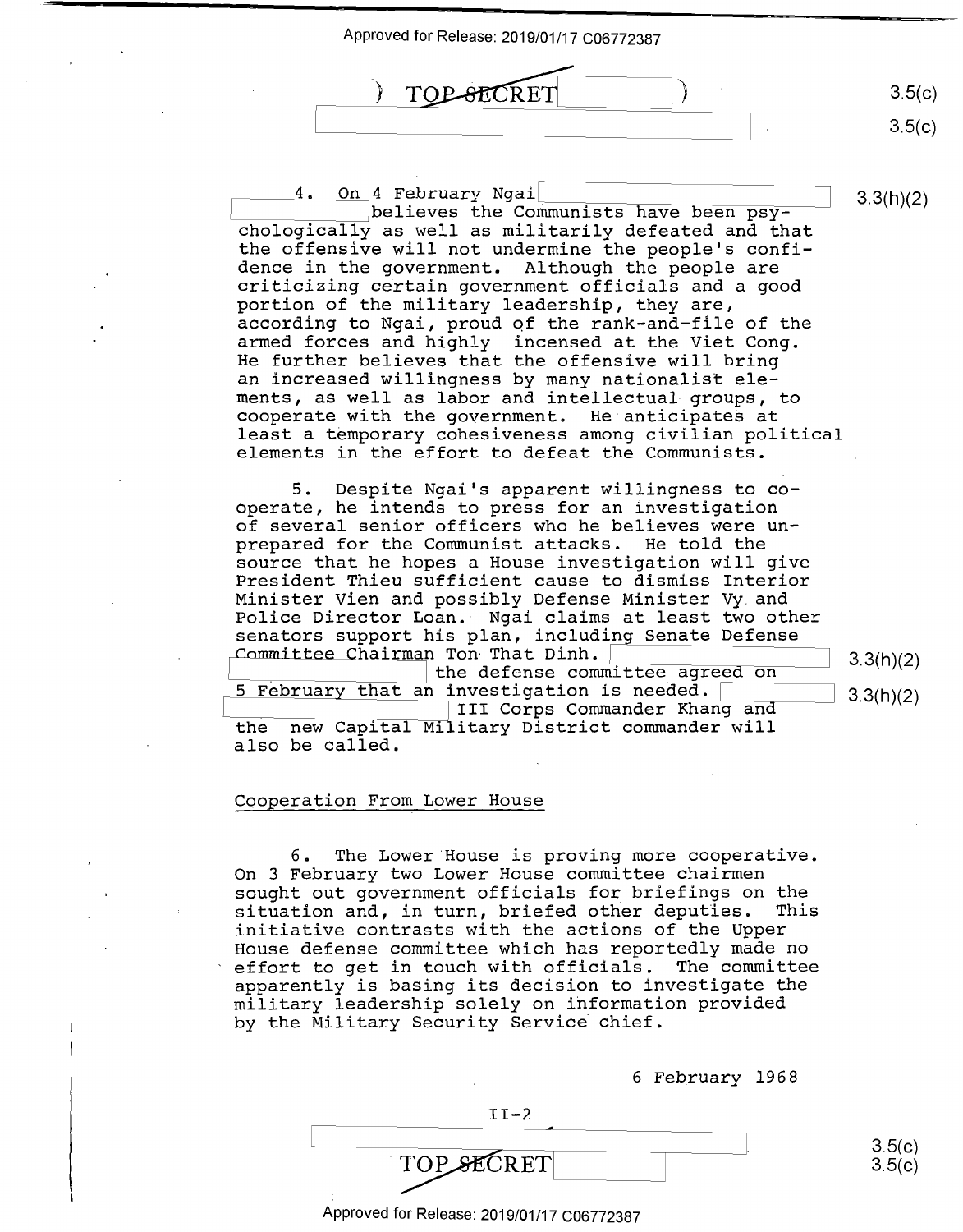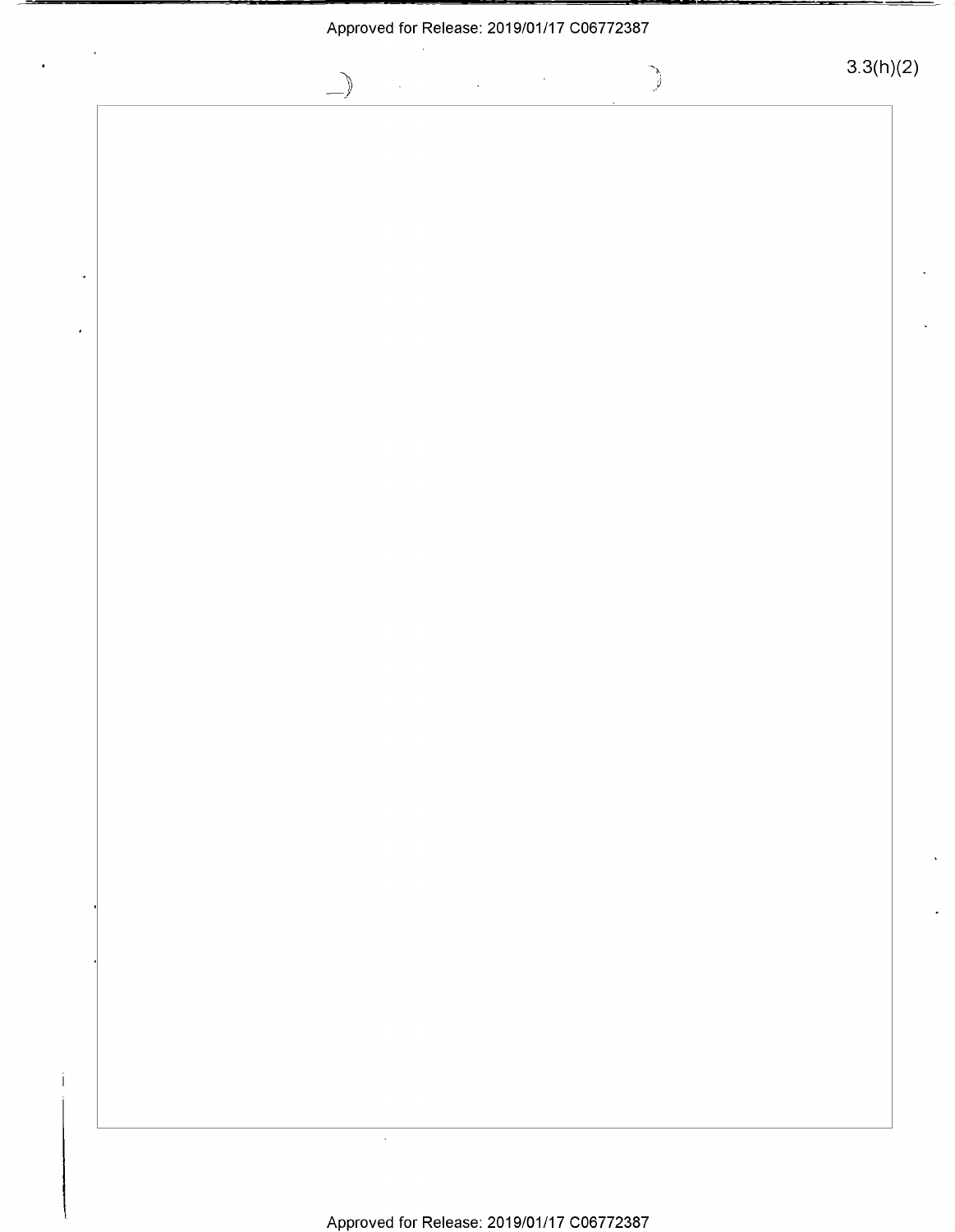| Approved for Release: 2019/01/17 C06772387                                                                                                                                                                                                                                                                                                                      |                  |
|-----------------------------------------------------------------------------------------------------------------------------------------------------------------------------------------------------------------------------------------------------------------------------------------------------------------------------------------------------------------|------------------|
| <b>TOP SECRET</b>                                                                                                                                                                                                                                                                                                                                               | 3.5(c)<br>3.5(c) |
| MILITARY DEVELOPMENTS IN NORTH VIETNAM<br>III.                                                                                                                                                                                                                                                                                                                  |                  |
| Unusual air activity in North Vietnam--<br>possibly directed against allied operations near<br>the Demilitarized Zone                                                                                                                                                                                                                                           | 3.3(h)(2)        |
| North Vietnamese air defense nets carried<br>2.<br>more warnings of B-52 strikes in the vicinity of Khe<br>Sanh on 6 February. No reports of surface-to-air<br>missile or fighter attacks on the big bombers have<br>been received. Hanoi augmented its active fighter<br>strength on 6 February, however, by transferring<br>at least five MIG-21s to Phuc Yen |                  |
| 3. The activities of North Vietnam's small                                                                                                                                                                                                                                                                                                                      | 3.3(h)(2)        |
| force of AN-2 transport planes, which have been<br>adapted for a ground attack role,<br>the AN-2s were                                                                                                                                                                                                                                                          | 3.3(h)(2)        |
| being readied for another strike in Laos.<br>some<br>AN-2s are being sent to the vicinity of the De-<br>militarized Zone.                                                                                                                                                                                                                                       | 3.3(h)(2)        |
| 4. A North Vietnamese Army unit believed to<br>be in the A Shau Valley--approximately 35 miles<br>west of Da Nang between Laos and South Vietnam--<br>notified its subordinates that "our piston-engined<br>aircraft" would land at an airstrip in the A Shau<br>Valley in the afternoon or evening hours of 6 Feb-                                             |                  |

 $\cdot$ 

varity in the differment of evening hears of 5 rest<br>ruary. One of these subordinates was later noted radiy: One of enese sabordinates was facer noted wood for lighting fires at the airstrip, perhaps. wood for fighting fires at the ruary. One of these subordinates was later noted requesting instructions about the collection of' wood for lighting fires at the airstrip, perhapsto faCilitate <sup>a</sup> night landing.

6 February 1968 6 February 1968

3.5(c) 3.5(e) 3.5(0)

3.5(c)

III-1 III-l

TOP SECRET

:35:

Approved for Release: 2019/01/17 C06772387 Approved for Release: 2019/01/17 C06772387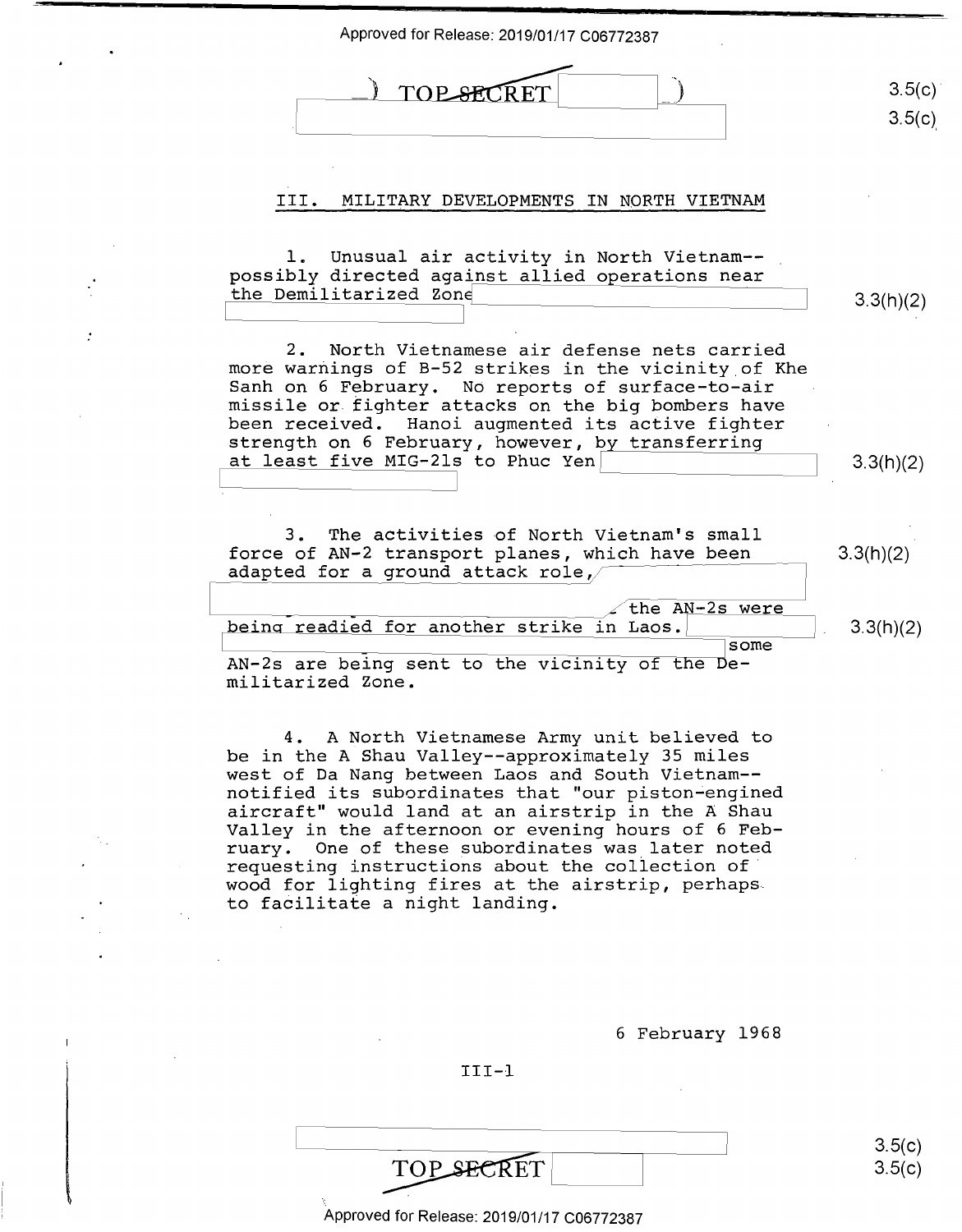proved for Release: 2019/01/17 C06772387<br> **JTOP SECRET** 3.5(c) "'1

3.5(c) 3.5(c)

5. Another North Vietnamese unit--probably 5. Another North Vietnamese unit——probably located in Military Region-IV.north of the Demili-located in Military Region IV north ofthe Demili tarized Zone--notified-a subordinate on 6 February tarized Zone-—notified <sup>a</sup> subordinate on <sup>6</sup> February that "piston-engined.aircraft" would be flying south that "piston-engined.aircraft"-would.be flying south from Hanoi to Quang Binh Province·on 6 and 7 Febru-from Hanoi to Quang Binh Province on <sup>6</sup> and <sup>7</sup> Febru ary. It instructed all units to avoid firing mis-ary. It instructed all units to avoid firing misdiy. It is ensured in the set of the set of the set of the set of the set of the set of the set of the set of t

6. It is possible that if AN-2s are being deployed to the area, they wiil-be used only to deployed to the area, they will be used only to transport important· military. leaders concerned with transport important military leaders concerned with the campaign around Khe Sanh or certain high prior-the campaign around Khe Sanh or.certain high prior ity cargo. On the other handj the attack carried ity cargo. On the other'hand, the attack carried - Ly cargo: Ch Chernamese AN-2s on a US navigational facility in Laos on 12 January demonstrates tional facility in Laos on <sup>12</sup> January demonstrates that Hanoi could employ these aircraft in a ground that Hanoi could employ these aircraft in <sup>a</sup> groun<sup>d</sup> support role.

8. On 3 February, five AN-2 aircraft, three 8. On <sup>3</sup> February, five AN-Z aircraft, three Vietnamese and two Chinese, left Meng-tzu and flew Vietnamese and two Chinese, left Meng-tzu and flew to Nan-ning. On 5 February, eleven other North Vietnamese transports (IL-14s and LI-2s) departed Vietnamese transports (IL—145 and LI—ZS) departed Yicthamese cransperse (11 111 111 on 6 February, seven Initially and liew to wan hing:  $\frac{1}{2}$  on  $\frac{1}{2}$  and  $\frac{1}{2}$  and  $\frac{1}{2}$  3.3(h)(2)

 $3.3(h)(2)$ 

3.3(h)(2) 3.3(h)(2)

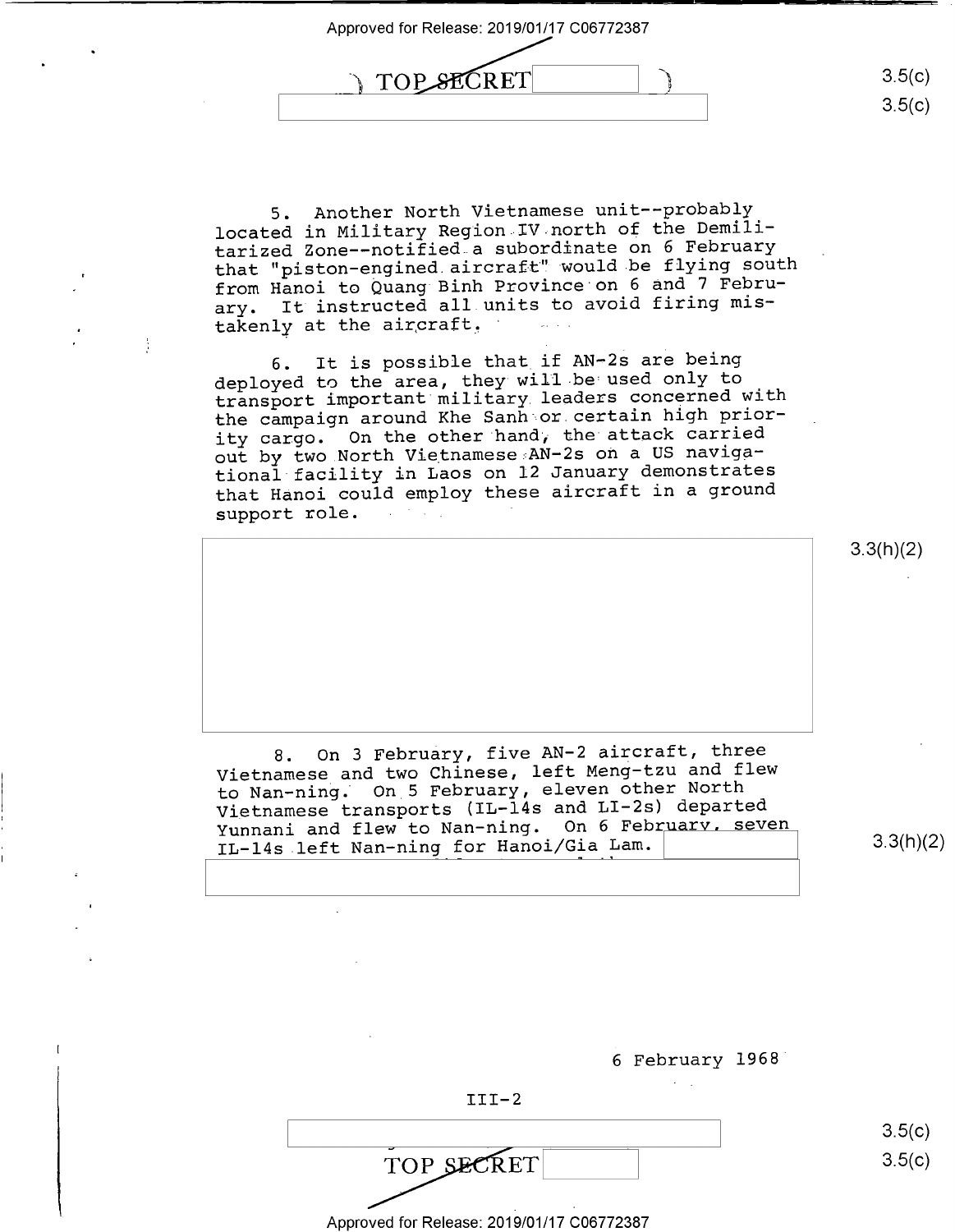

#### IV. OTHER COMMUNIST MILITARY DEVELOPMENTS

1. There is nothing of significance to report. 1. There is nothing ofsignificance to report.

6 February 1968 6 February 1968



TOP-SECRET TOP-SECRET 3.5(c)

 $\lambda$ 

Approved for Release: 2019/01/17 C06772387 Approved for Release: 2019/01/17 006772387

 $3.5(c)$ 3.5(c)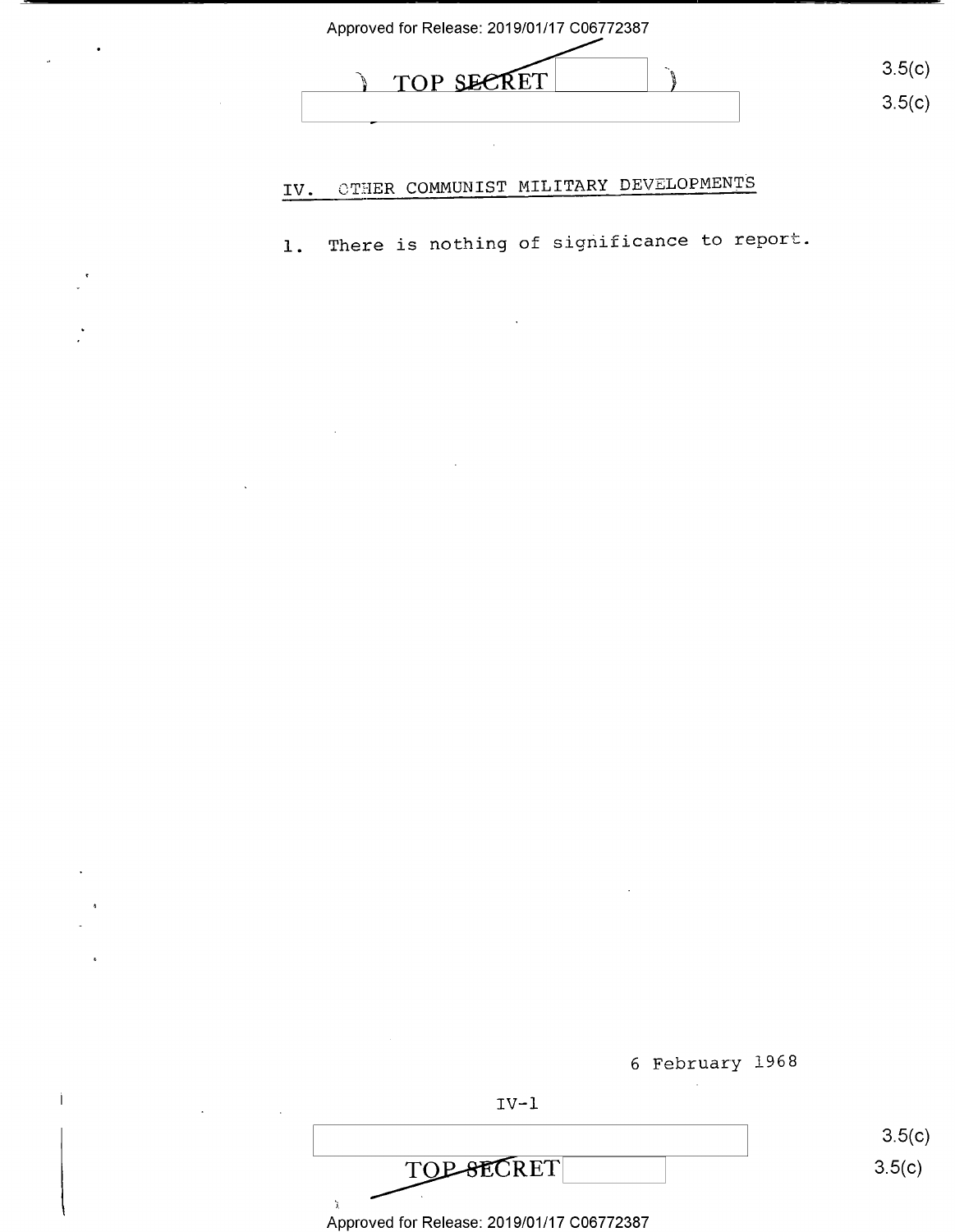

#### V. COMMUNIST POLITICAL DEVELOPMENTS V. COMMUNIST POLITICAL DEVELOPMENTS

1. The Viet Cong, in an attempt to capture l. The Viet Cong, in an attempt to capture foreign press attention, called an unusual news. foreign press attention, called an unusual news. conference in Moscow on 6 February. The purpose conference in Moscow on 6 Februarys The purpose was to increase news coverage of the Communist ver-was to increase news coverage cf the Communist ver sion of the Tet offensive in South Vietnam. The· sion ofthe Tet offensive in South Vietnama The-Communists gave plenty of advance notice to the Communists gave plenty of advance notice to the entire Moscow press corps, including western and entire Moscow press corps, including western and US press representatives. US press representativesa

2. According to a Reuters dispatch, the head of the Liberation Front office in Moscow told the of the Liberation Front office in Moscow told the conference that the current military effort would conference that the current military effort would increase ·and that the Front now had "large areas \_increase and that the Front now had "large areas of the country under the control of revolutionary of the country under the control of revolutionary power." He said there was no hope of any change power," He said there was no hope of any change in Communist demands for a peaceful settlement in Communist demands for <sup>a</sup> peaceful settlement of the conflict and that any move in that-direc-of the conflict and that any move in that direction was entirely up to the us. He claimed that tion was entirely up to the US» He claimed that the main Communist objective in the new offensive the main Communist objective in the new offensive was to overthrow the Saigon government and that was to overthrow the Saigon government and that under no circumstances would the Communists con-under no circumstances would the Communists consider participating in a coalition government sider participating in <sup>a</sup> coalition government with Saigon authorities. He closed the conference with Saigon authoritiesa He closed the conference with a statement of Communist determination to with a statement of Communist determination to fight until the US withdraws from South Vietnam fight until the US withdraws from South Vietnam and until the Communists have achieved "final and until the Communists have achieved "final and different one communities have donieved finds

3. The Communist spokesman also dredged up 3. The Communist spokesman also dredged up the \_old scare of'foreign volunteers, an issue the old scare of foreign volunteers, an iSsue not used extensively by the Communists-for more not used extensively by the Communists-for more than a year. The Communists appear to be using than <sup>a</sup> year. The Communists appear to be using it.now to dramatize their potential military it.now to dramatize their potential military strength. The Front spokesman at the conference said the Communists have "every right to accept said the Communists have "every right to accept foreign volunteers if the time comes." foreign volunteers if the time comes."

## Communist Claims of Popular Support

4. After more than a week of claiming that 4. After more than <sup>a</sup> week of claiming that popular-support for their "general uprising is pOpular-support for their "general uprising is surging forward," the Communists have still failed surging forward," the Communists have still failed

6 February 1968 6 February 1968

V-1 V—l E de la companya de la companya de la companya de la companya de la companya de la companya de la companya de TOP SECRET

3.5(c) 3.5(c)

Approved for Release: 2019/01/17 C06772387 Approved for Release: 2019/01/17 C0'6772387